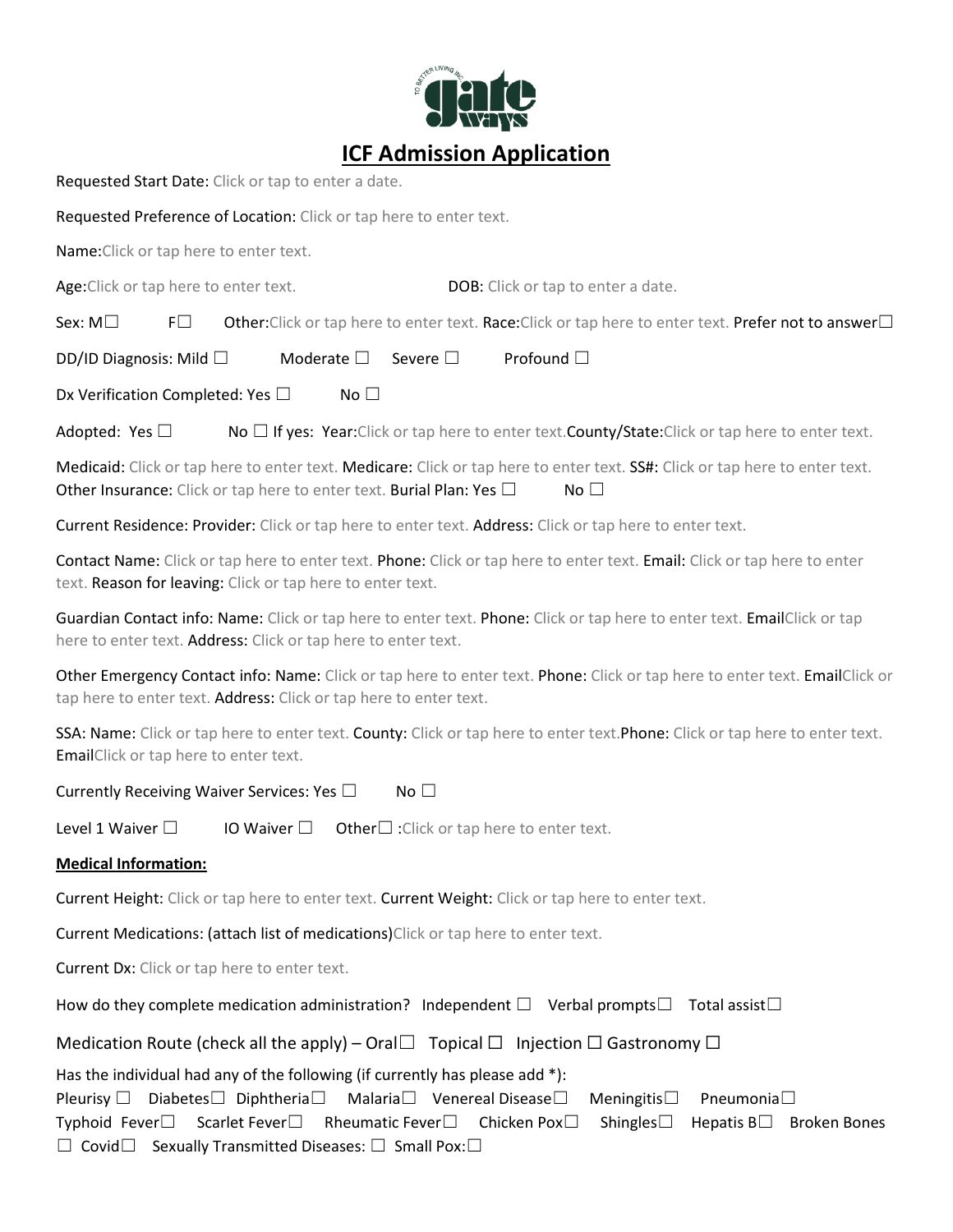# Immunization Records (include dates):

| DPTClick or tap to enter a date. PolioClick or tap to enter a date. FluClick or tap to enter a date. PneumoniaClick or tap to<br>enter a date. SmallpoxClick or tap to enter a date. Tetanus: Click or tap to enter a date. MMRClick or tap to enter a date.<br>Chicken PoxClick or tap to enter a date.Hep BClick or tap to enter a date.TB testClick or tap to enter a date.<br>Covid-19 vaccine 1Click or tap to enter a date.Covid 2Click or tap to enter a date.BoosterClick or tap to enter a date. |
|-----------------------------------------------------------------------------------------------------------------------------------------------------------------------------------------------------------------------------------------------------------------------------------------------------------------------------------------------------------------------------------------------------------------------------------------------------------------------------------------------------------|
| Advanced Directives: DNR Yes $\square$ No $\square$<br>DNRCC: Yes $\square$ No $\square$<br>If yes, attach documentation                                                                                                                                                                                                                                                                                                                                                                                  |
| Seizure D/O: Yes $\Box$ No $\Box$ Details: (frequency/duration/PRN): Click or tap here to enter text.                                                                                                                                                                                                                                                                                                                                                                                                     |
| Vagus nerve stimulator: Yes $\square$ No $\square$                                                                                                                                                                                                                                                                                                                                                                                                                                                        |
| Tracheostomy: Yes $\Box$ No $\Box$                                                                                                                                                                                                                                                                                                                                                                                                                                                                        |
| Ileostomy/ Colostomy: Yes $\Box$ No $\Box$                                                                                                                                                                                                                                                                                                                                                                                                                                                                |
| PICC line/IV: Yes $\Box$ No $\Box$                                                                                                                                                                                                                                                                                                                                                                                                                                                                        |
| Skin issues: Click or tap here to enter text.                                                                                                                                                                                                                                                                                                                                                                                                                                                             |
| Dialysis: Yes $\Box$ No $\Box$                                                                                                                                                                                                                                                                                                                                                                                                                                                                            |
| Diabetic: Yes $\square$ No $\square$<br>How is the Diabetes treated?                                                                                                                                                                                                                                                                                                                                                                                                                                      |
| Diet/exercise only Yes $\square$ No $\square$<br>Finger stick? Yes $\Box$ No $\Box$ Oral medications Yes $\Box$ No $\Box$<br>Finger stick<br>Yes $\Box$ No $\Box$<br>Injection Yes $\square$ No $\square$<br>sliding scale Yes $\square$ No $\square$                                                                                                                                                                                                                                                     |
| Allergies Yes $\Box$ No $\Box$ Details: Click or tap here to enter text.                                                                                                                                                                                                                                                                                                                                                                                                                                  |
| O2, CPAP, aerosol treatment, breathing issues? Yes $\Box$ No $\Box$ Details: Click or tap here to enter text.                                                                                                                                                                                                                                                                                                                                                                                             |
| Ambulation method: Click or tap here to enter text.                                                                                                                                                                                                                                                                                                                                                                                                                                                       |
| Fall Risk: Yes $\square$ No $\square$<br>Details: Click or tap here to enter text.                                                                                                                                                                                                                                                                                                                                                                                                                        |
| Diet type: NPO $\square$ Pleasure Feed only $\square$ Oral $\square$ Tube Feed $\square$ Type: Click or tap here to enter text.                                                                                                                                                                                                                                                                                                                                                                           |
| Diet Texture: Regular $\square$<br>Chopped $\square$<br>Chopped/ Ground Meat $\Box$ Ground $\Box$<br>Puree $\Box$                                                                                                                                                                                                                                                                                                                                                                                         |
| ADA□ NAS□<br>Gluten Free $\square$ Other: Click or tap here to enter text.                                                                                                                                                                                                                                                                                                                                                                                                                                |
| Beverage Thickness: Regular thin $\square$<br>Nectar $\Box$<br>Honey $\Box$<br>Puree                                                                                                                                                                                                                                                                                                                                                                                                                      |
| Choking risk Yes $\Box$ No $\Box$<br>Details: Click or tap here to enter text.                                                                                                                                                                                                                                                                                                                                                                                                                            |
| Feeding Assistance Needed: independent $\Box$<br>Verbal/Physical Assistance□<br>Total Feed□                                                                                                                                                                                                                                                                                                                                                                                                               |
| Adaptive equipment: Click or tap here to enter text.                                                                                                                                                                                                                                                                                                                                                                                                                                                      |
| Toileting Assistance Needed: Independent $\Box$<br>Total Assist□<br>Verbal/Physical Assistance□                                                                                                                                                                                                                                                                                                                                                                                                           |
| Continent of Bowel/ Bladder Yes $\Box$ No $\Box$<br>Details: Click or tap here to enter text.                                                                                                                                                                                                                                                                                                                                                                                                             |
| Catheter Yes $\square$ No $\square$                                                                                                                                                                                                                                                                                                                                                                                                                                                                       |
| Depends/Pull ups use: Yes $\Box$ No $\Box$<br>Size and Schedule: Click or tap here to enter text.                                                                                                                                                                                                                                                                                                                                                                                                         |
| <b>Residential History</b>                                                                                                                                                                                                                                                                                                                                                                                                                                                                                |

Residence: Provider: Click or tap here to enter text. Address: Click or tap here to enter text.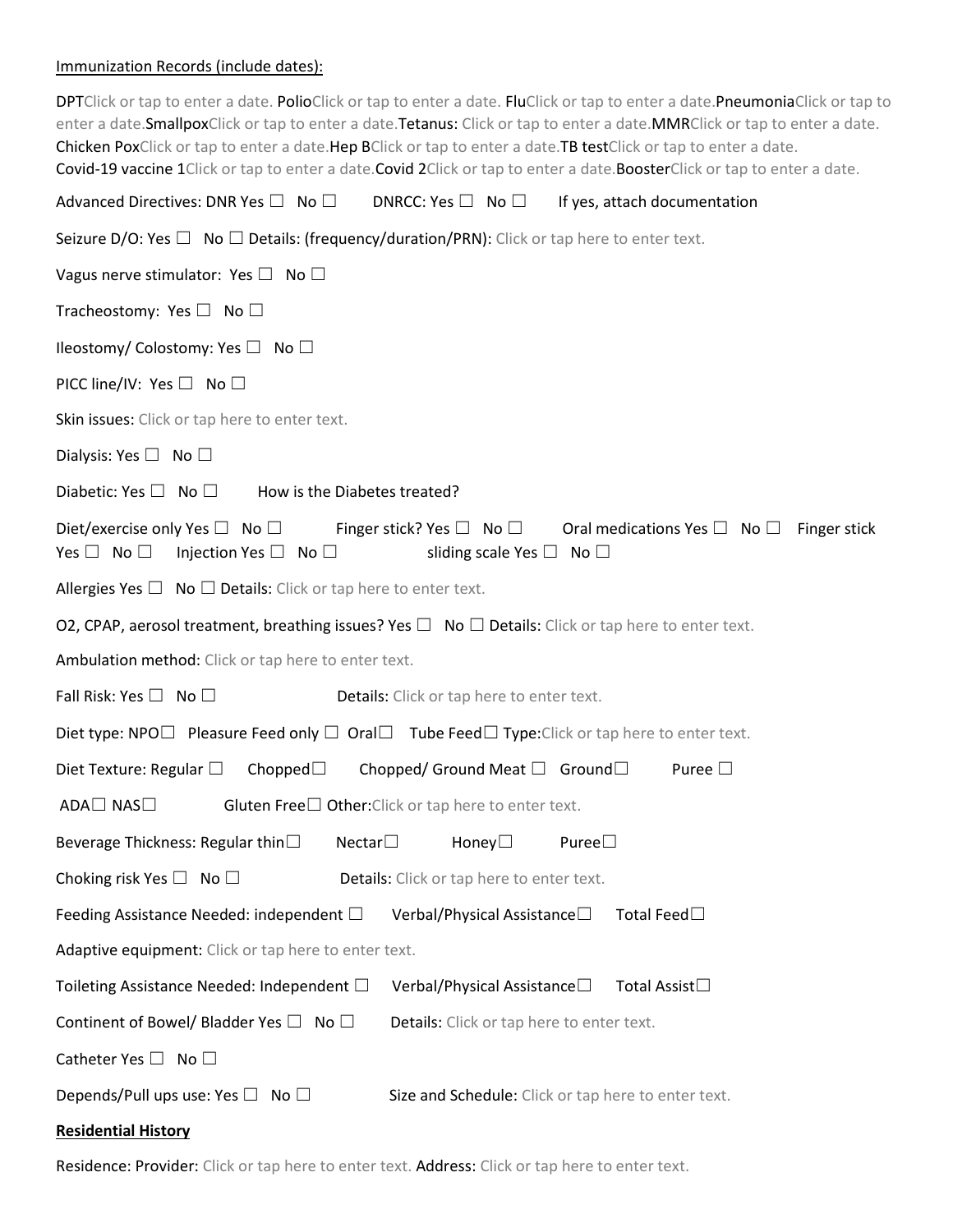Contact Name: Click or tap here to enter text. Phone: Click or tap here to enter text. Email: Click or tap here to enter text. Reason for leaving: Click or tap here to enter text. Dates: From: Click or tap to enter a date. To: Click or tap to enter a date.

Residence: Provider: Click or tap here to enter text. Address: Click or tap here to enter text. Contact Name: Click or tap here to enter text. Phone: Click or tap here to enter text. Email: Click or tap here to enter text. Reason for leaving: Click or tap here to enter text. Dates: From: Click or tap to enter a date. To: Click or tap to enter a date.

## **Education:** List schools currently attending or attended (include district or city). List dates and indicate if regular or special classes. List the current or most previously attended school first.

**1.** Click or tap here to enter text.

2. Click or tap here to enter text.

**Employment and/or Day Programming:** List all work experience. Include dates and whether sheltered or competitive. List the current employer first and provide the name and phone number of someone to contact. Any whether they receive Day Hab or Voc Hab Services.

**1.** Click or tap here to enter text.

**2.** Click or tap here to enter text.

| <b>Acuity/AAI Score:</b> | A1 $\Box$ |  |
|--------------------------|-----------|--|
|                          |           |  |

OOD involvement: Click or tap here to enter text.

### **Rights Restrictions:**

| <b>Manual Restriction: Yes <math>\Box</math> No <math>\Box</math> Details:</b> Click or tap here to enter text. |  |  |  |
|-----------------------------------------------------------------------------------------------------------------|--|--|--|
| Mechanical Restriction: Yes $\Box$ No $\Box$<br><b>Details:</b> Click or tap here to enter text.                |  |  |  |
| Chemical: Yes $\Box$ No $\Box$<br><b>Details:</b> Click or tap here to enter text.                              |  |  |  |
| Other Restrictions: Yes $\square$ No $\square$ Details: Click or tap here to enter text.                        |  |  |  |

#### **Supervision level needed during:**

| Eating:                                       | Independent $\Box$      | Auditory $\Box$    | Visual $\square$ | Total $\square$         | $1:1$ $\Box$ |
|-----------------------------------------------|-------------------------|--------------------|------------------|-------------------------|--------------|
| Personal hygiene:                             | Independent $\square$   | Auditory $\square$ | Visual $\square$ | Total $\square$         | $1:1$ $\Box$ |
| Community:                                    | Independent $\Box$      | Auditory $\square$ | Visual $\square$ | Total $\square$         | $1:1$ $\Box$ |
| At home in bedroom:                           | Independent $\square$   | Auditory $\square$ | Visual $\square$ | Total $\square$         | $1:1$ $\Box$ |
| At home in common area: Independent $\square$ |                         | Auditory $\square$ | Visual $\square$ | Total $\square$         | $1:1$ $\Box$ |
| Communication: Verbal                         | Sign Language $\square$ | Written $\square$  |                  | Vocalizations $\square$ | Non-Verbal□  |
|                                               |                         |                    |                  |                         |              |

## **Behavioral Concerns:**

| Elopement $\square$ Sexually issues $\square$<br>Cannot be in a co-ed home $\square$ Physical aggression $\square$ |  |
|--------------------------------------------------------------------------------------------------------------------|--|
|--------------------------------------------------------------------------------------------------------------------|--|

|  |  |  | Self-Injurious $\Box$ Verbal Aggression $\Box$ Property destruction $\Box$ Other:Click or tap here to enter text. |
|--|--|--|-------------------------------------------------------------------------------------------------------------------|
|--|--|--|-------------------------------------------------------------------------------------------------------------------|